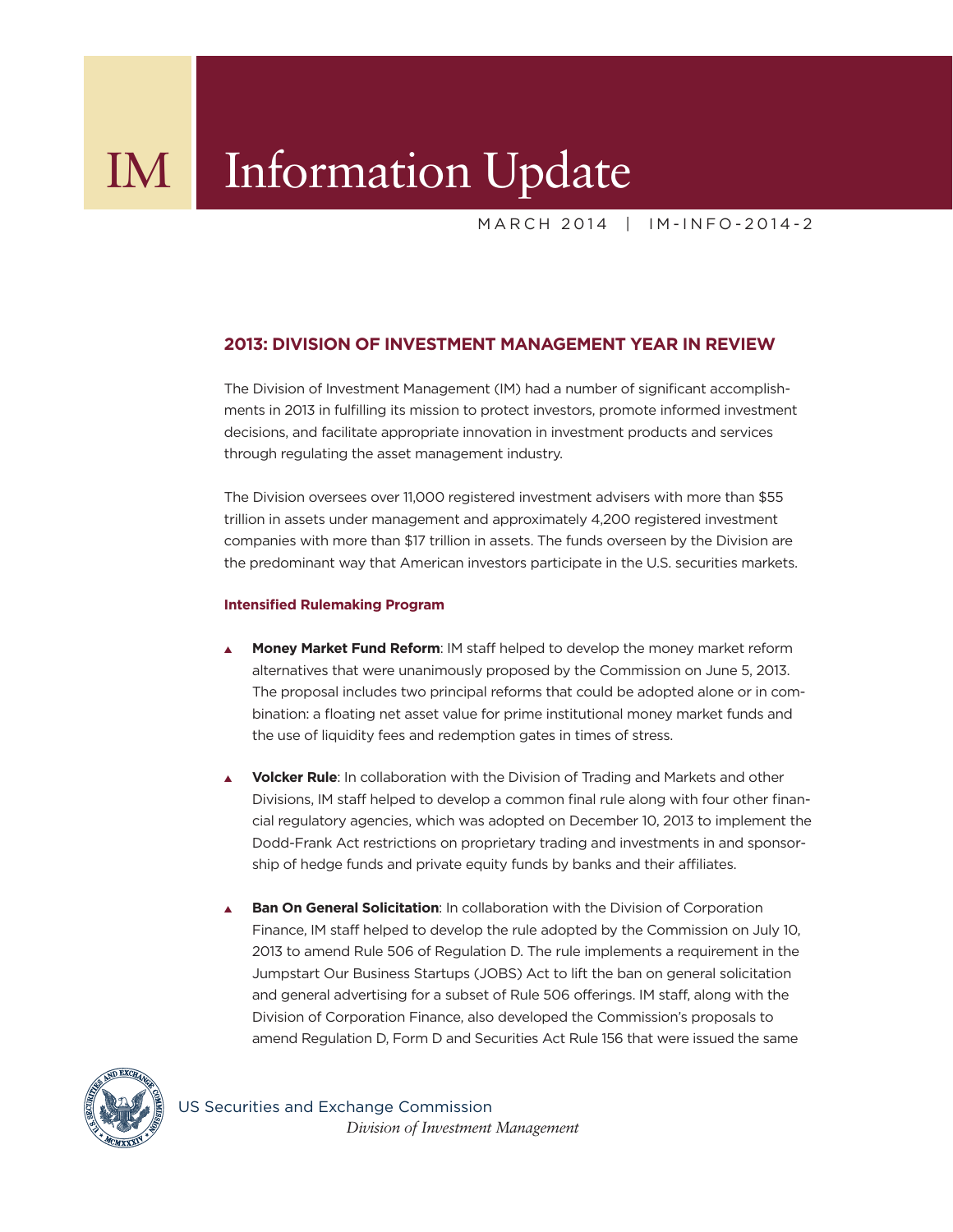day as the adoption of the rule amendment lifting the ban on general solicitation. The proposals would require, among other things, issuers to provide the SEC with additional information about these securities offerings in order to enhance the agency's ability to evaluate the development of market practices in Rule 506 offerings.

- <sup>s</sup>**Credit Rating References:** IM staff helped to develop amendments, which the Commission adopted on December 27, 2013, to eliminate references in certain of the Commission's rules and forms to credit ratings by nationally recognized statistical rating organizations. These amendments implement provisions of the Dodd-Frank Act regarding credit ratings.
- **Identity Theft Red Flags Rules**: IM staff helped to prepare [rules and guidelines](http://www.sec.gov/rules/final/2013/34-69359.pdf) issued by the Commission and the CFTC on April 10, 2013. The rules require funds, broker-dealers, investment advisers and certain other regulated entities to adopt programs to guard against identity theft.

### **Identifying New and Emerging Risks**

- <sup>s</sup>**Enhanced Dialogue with the Industry**: The Division's Risk and Examinations Office monitors trends in the asset management industry by conducting rigorous quantitative and qualitative financial analysis of the industry, including strategically important investment advisers and funds. In 2013, IM staff, along with staff from the Office of Compliance Inspections and Examinations and the Division of Trading and Markets, met with senior management and fund boards of some of the largest and most complex asset management firms. These meetings provide an opportunity for IM staff to discuss risks with industry leaders and to evaluate the tone at the top in these firms. This work has informed the rest of the IM's work, including rulemaking and other investor protection initiatives.
- **Insight into Portfolio Management Practices**: Analysis of Form N-MFP data by IM staff have provided the Commission with insight into portfolio management practices of money market funds. The recent enforcement action against Ambassador Capital Management, a Detroit-based investment advisory firm, stemmed from an ongoing analysis of money market fund data by IM staff that involved a review of the gross yield of funds as a marker of risk.

## **Providing Timely Guidance**

<sup>s</sup>**New Guidance Updates**: In 2013, the Division launched a new *Guidance Update* initiative. Guidance Updates, which are available on the IM webpage, supplement the traditional work of reviewing and issuing no-action and interpretive guidance and set forth IM staff's views on particular matters in a timely and transparent way. The 14 IM *Guidance Updates* provided in 2013 aim to improve industry compliance through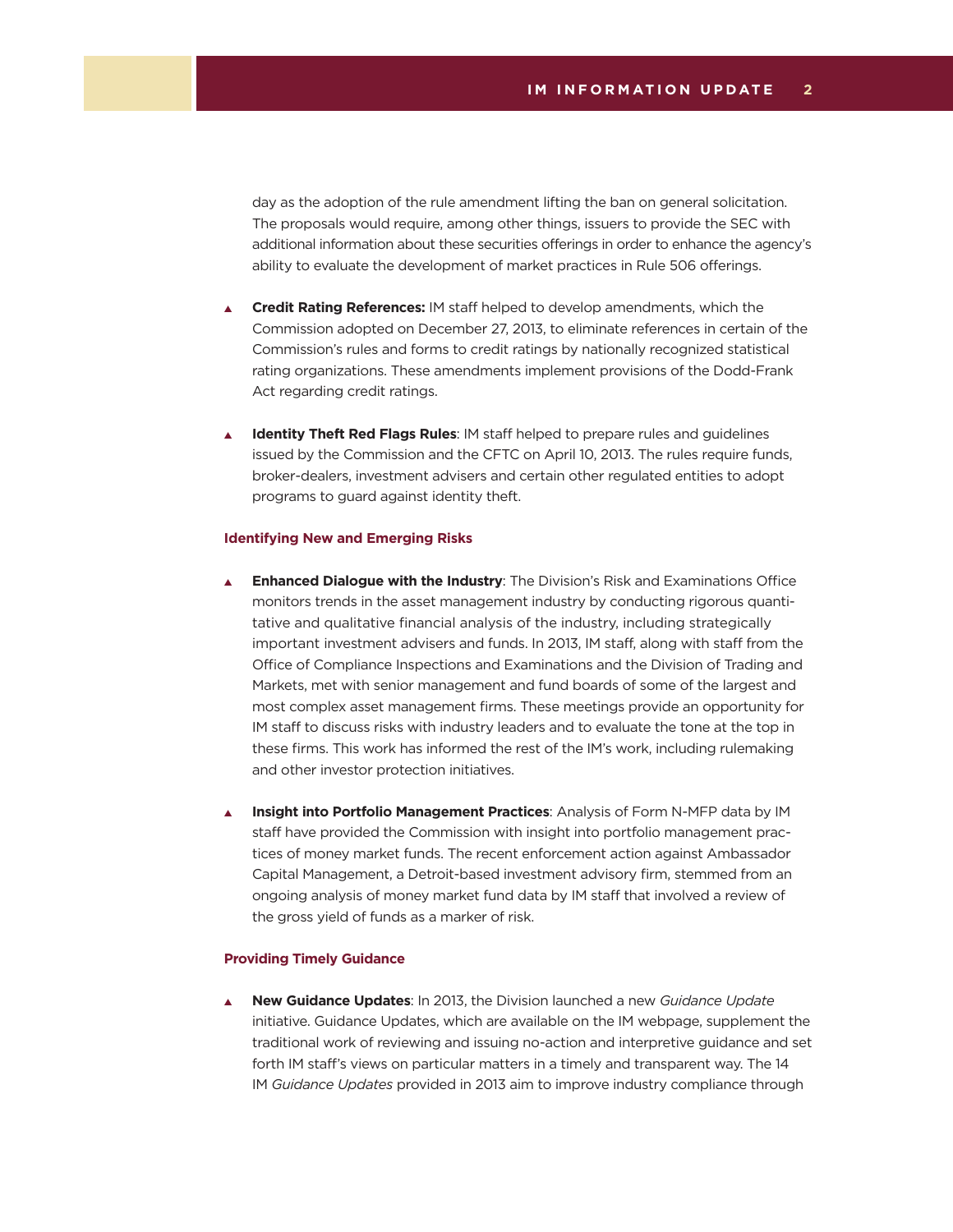guidance on, among other things, [compliance with exemptive orders,](http://www.sec.gov/divisions/investment/guidance/im-guidance-2013-02.pdf) [counterparty](http://www.sec.gov/divisions/investment/guidance/im-guidance-2013-03.pdf) [risk management practices with respect to tri-party repurchase agreements,](http://www.sec.gov/divisions/investment/guidance/im-guidance-2013-03.pdf) and [privately offered securities under the Investment Advisers Act custody rule](http://www.sec.gov/divisions/investment/guidance/im-guidance-2013-04.pdf).

In 2013, IM staff issued over 30 no-action and interpretive letters and responded to thousands of informal e-mail and phone inquiries from the public. In 2013, IM staff also assisted in a number of projects seeking to improve international coordination.

#### **Ensuring High-Quality Disclosures and Information Sharing**

- $\blacktriangle$  For calendar year 2013, IM reviewed approximately 650 initial registration statements, 1,675 post-effective amendments thereto, and 260 proxy statements. Also, for fiscal year 2013, IM completed reviews of disclosures, including financial statements, of over 4,680 funds, exceeding IM's fiscal year 2013 goal under the Sarbanes-Oxley Act of 2002 to review such disclosures at least once every three years.
- $\blacktriangle$  IM staff sharpened its focus on the adequacy of derivatives-related disclosures in the fund industry.
- IM staff provided [guidance](http://www.sec.gov/divisions/investment/guidance/im-guidance-2013-05.pdf) on disclosure for funds that invest in commodity interests.
- IM staff provided a *[Guidance Update](http://www.sec.gov/divisions/investment/guidance/im-guidance-2013-12.pdf)* cautioning against the use of the word "Protected" in the names of mutual funds to avoid misleading investors.

### **Continuous Improvement**

IM continued conducting an ongoing review of the Division's strengths and weaknesses and implementing changes based on that review to promote a culture of continuous improvement. This review, dubbed "IM Moving Ahead," resulted in the reorganization of the Division to improve collaboration and enable staff working on similar issues to coordinate their efforts regardless of the form a request for guidance or a disclosure filing takes.

#### **Moving Ahead**

The Division's agenda for 2014 includes anticipated action on:

- Considering possible rules on disclosure by funds.
- Finalizing rulemakings to implement the JOBS Act and the Dodd-Frank Act.
- Advancing toward final rules to strengthen the resilience of money market funds and reduce the risk of runs.
- Continuing next steps in the Commission's investment adviser/broker-dealer initiative.
- $\blacktriangle$  Enhancing disclosure about variable annuities, an investment product often sold to seniors and others seeking ways to fund their retirement.